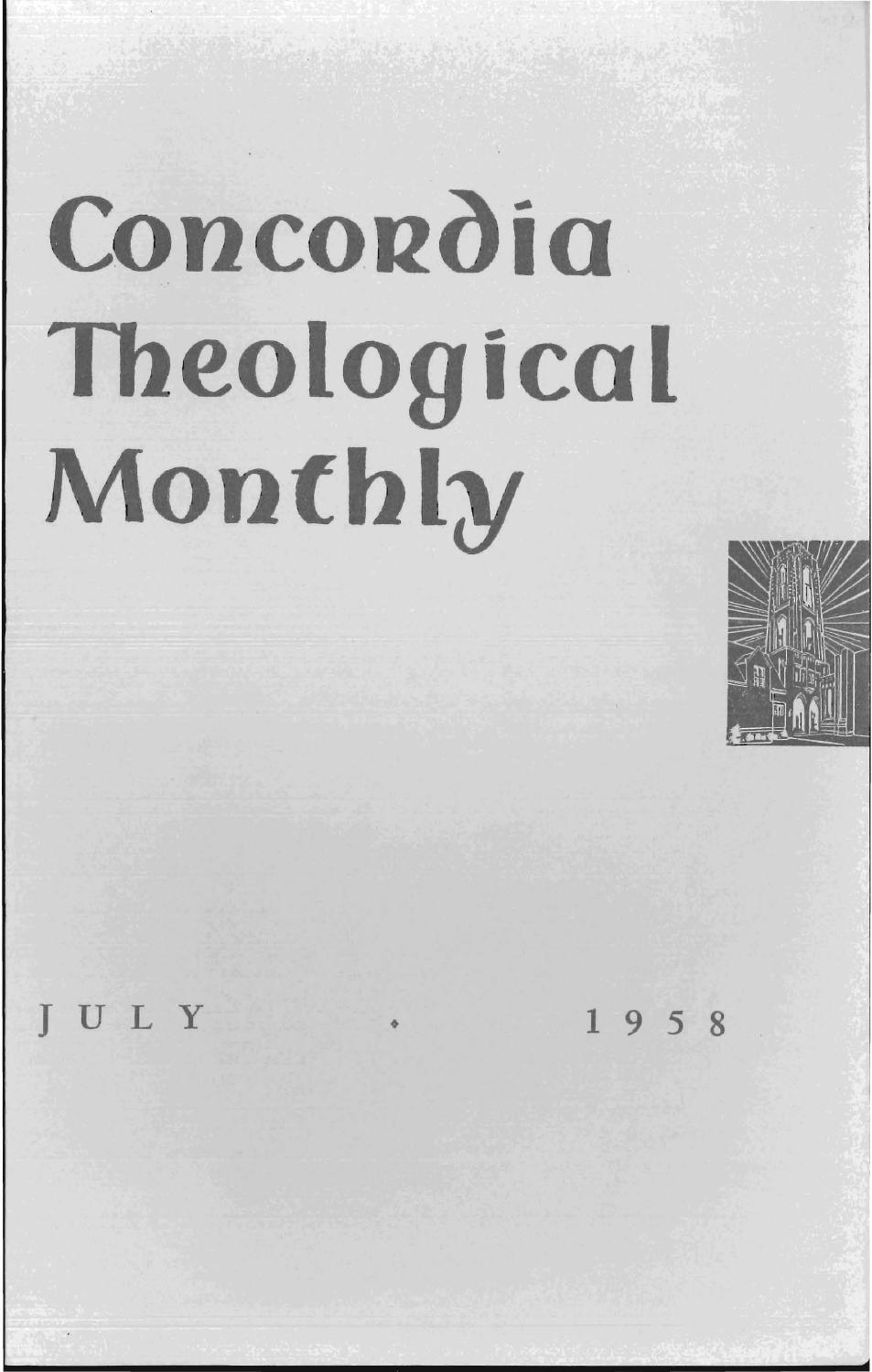# **THEOLOGICAL OBSERVER**

#### LUKE 2: 14 IN THE LIGHT OF THE DEAD SEA SCROLLS

Prof. R M. Metzger, reviewing Dr. K. Stendahl's *The Scrolls and the New Testament* (Harper, 1957) in *Theology Today* (April 1958), selects from the symposium, among others, the essay of Ernest Vogt, S. J., which discusses the meaning of the concluding phrase in the angelic chorus at Christ's birth (Luke 2: 14). The reviewer writes: "The nominative *eudokia,* in the inferior *textus receptus,* was rendered by the King James translators, '. . . on earth peace, good will among men.' The RSV translators, choosing the variant reading *eudokias*  witnessed by the earlier Greek manuscripts, render the phrase, '. . . on earth peace among men with whom he is pleased.' The evidence in the Qumran texts not only offers decisive linguistic support for the Semitic construction lying behind the variant *eudokias* but also indicates (as Vogt points out) that 'God's good pleasure refers more naturally to the will of God to confer grace on those He has chosen, than God's delighting in and approving of the goodness in men's lives' (p. 117). Thus the meaning of Luke  $2:14$  is  $\ldots$  peace among men of God's good pleasure,' that is, among his chosen ones." There is no doubt that the reading  $\epsilon \hat{v} \delta \omega \hat{u} \alpha \zeta$  is the authentic one and that the reading εὐδοχία of the Byzantine, Caesarean, and other texts is an attempt at clarifying to the reader the somewhat obscure phrase. At any rate in these texts there are many variants which obviously attempt such clarification. But if that is true, would not the emendation which Luther renders, ... *und den Menschen ein W ohlgefallen,*  with its application to all men, much better explain the phrase than its restricted sense, "among his chosen ones"? At least, the thought that God, *Messia nato,* is pleased with all men, agrees very well with the preceding phrase, "on earth peace." JOHN THEODORE MUELLER

## THE CALL TO DIE AND TO LIVE

Under this heading, Prof. J. W. Bachmann, in the *Lutheran Quarterly*  (February 1958), directs the attention of Christian ministers to their sacred task, closing his article with the following stirring appeal: "But it is a wonderful world, too, where we can know in the cross God's love for us, incompetent and sinful though we are. Secure in that love we can set about our work with a zest which comes from knowing not that we are capable, but that God is capable of using even us. God calls us to call others. What a frightening burden!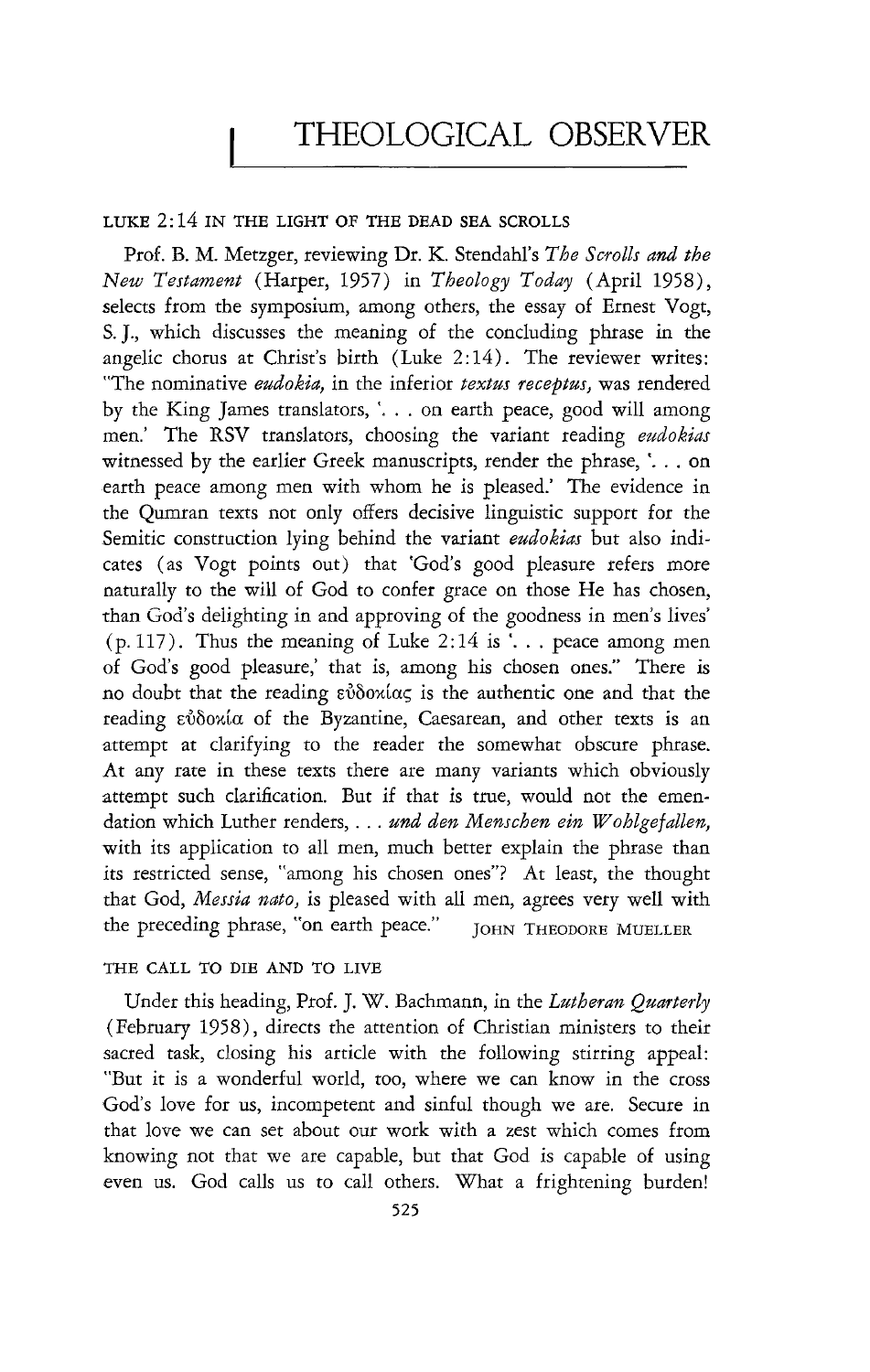What a glorious responsibility! There is something of both, even as the Christian life seems to be full of strange mixtures of joy and sorrow. . . . When we face the responsibility of communicating God's call to others, there is bound to be a mixture of anticipation and hesitation. But in the presence of God and in the community of those who are reconciled to him and to one another, we can know joy in the midst of inevitable sorrows: we can know the life that grows out of dying daily. 'Whosoever shall lose his life for My sake and the Gospel's, the same shall save it.''' Before that, we read: "Without the cross the call to live is nonsense; without the cross the call to die is impossible. In the cross the call to live and the call to die are not *two calls but one,* the one call which is basic to every other calL We are called to die with Christ in order that we may also live with him." Again: "Men would like to think that if only they could be good-hearted, law-abiding citizens and follow a few simple psychological principles, they and their families would be healthy and prosperous .... This is probably the most popular so-called religion of our *time,* but it is as far from Christianity as the most ignorant superstition of the world's remotest areas."

JOHN THEODORE MUELLER

## EXCERPTS FROM RELIGIOUS NEWS SERVICE

Stockholm. - A bill authorizing the ordination of women as pastors in the Swedish Lutheran Church was passed here by both chambers of the Riksdag (Parliament). Theoretically the measure permits women to receive the priestly office in the state church as of July 1959. It climaxes a fight for the ordination of women begun in 1919. However, the ordination of women ministers will not be possible until the bill is approved by the Lutheran Church Convocation, which will meet in extraordinary session next falL At its last biennial sessions, held in October 1957, the convocation voted 62-36 against such ordination. Should the convocation again exercise its veto right, a parliamentary measure proposing abolition of this privilege is expected to be submitted to the Riksdag.

Dr. Yngve Brilioth, archbishop of Uppsala and primate of the Swedish Lutheran Church, has submitted his resignation on reaching the retiring age of 67. Elections will be held in the dioceses in June to choose three candidates from among whom King Gustaf will name a successor, probably in August.

Augusta, Wis. - Seven brothers, all ministers, participated in the dedication of the new \$150,000 Grace Lutheran Church here May 4. The Rev. Edmund Schedler, pastor of the 850-member congregation,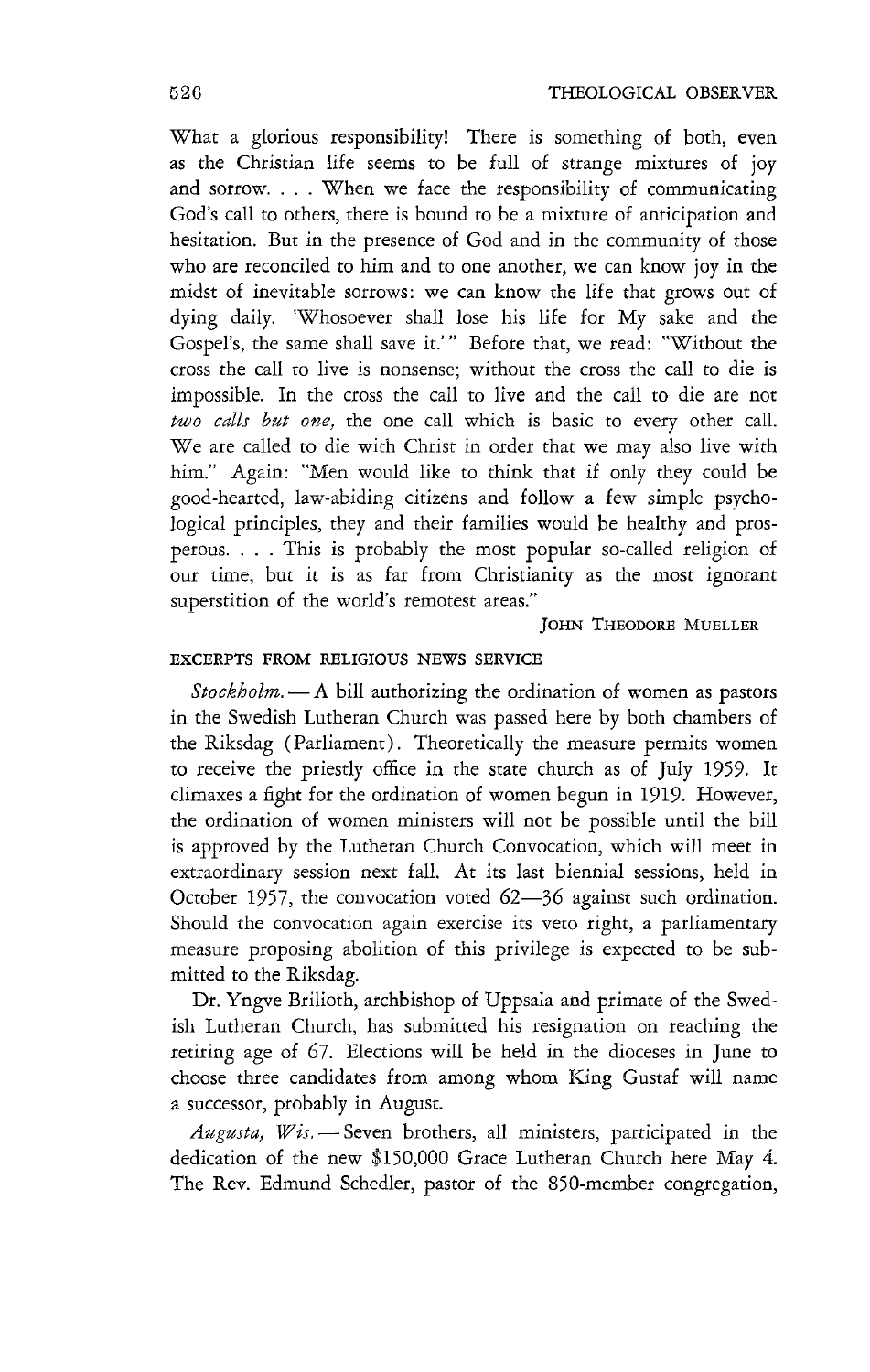Buck Hill Falls, Pa. - The proposed merger of the World Council of Churches and the International Missionary Council was hailed here as a "dramatic symbol" of the ecumenical movement, by Dr. Henry Smith Leiper of New York, executive secretary of the Congregational Christian Missions Council. He told more than 100 leading churchmen at the annual meeting of the United States Conference for the WCC that the union, "consummated in principle at Ghana in 1957, will be completed in 1960 at the World Council's next assembly."

*Buck Hill Falls, Pa.* - Forty-three of the 170 member communions of the World Council of Churches admit women to the "full ministry," Dr. Roswell P. Barnes of New York, executive secretary of the United States Conference for the WCC, reported here. He said 24 other denominations "ordain women to a limited ministry of one kind or another." Of the remaining council members, he said, 76 "do not ordain women," and there is "no up-to-date" information on the other 27.

*New York.-George* Meany, president of the AFL-CIO, was named to receive the 1958 Quadragesimo Anno award of the Association of Catholic Trade Unionists (ACTU), it was announced here. He was cited for his "courageous actions toward instilling in the American labor movement the principles of social justice and charity as enunciated by the Roman Catholic Church in the great social encyclicals."

*Washington, D. C.*-Chaplain (Maj. Gen.) Patrick J. Ryan, chief of Army chaplains, has advised the senior chaplain at the Infantry School, Fort Benning, Ga., not to give official approval to the erection of a statue of St. Maurice, patron of the foot soldier, unless Protestant objections are withdrawn. In a letter to Chaplain (Col.) Albert C. Wildman, a Presbyterian USA minister, Chaplain Ryan said that St. Maurice is the patron of all Roman Catholic infantrymen but that he is not necessarily the patron of foot soldiers of other faiths. He warned the base chaplain not to involve the intercreedal chaplain branch in a sectarian controversy.

Chaplain Ryan, a Roman Catholic, made it clear that the project was initiated by lay officers at Fort Benning and was not one with which the chaplains have any connection. Erection of the statue was protested in letters to President Eisenhower by the General Commission on Chaplains and Armed Forces Personnel, a Protestant group representing 37 communions, the National Lutheran Council, the Southern Baptist Convention, and The Lutheran Church - Missouri Synod.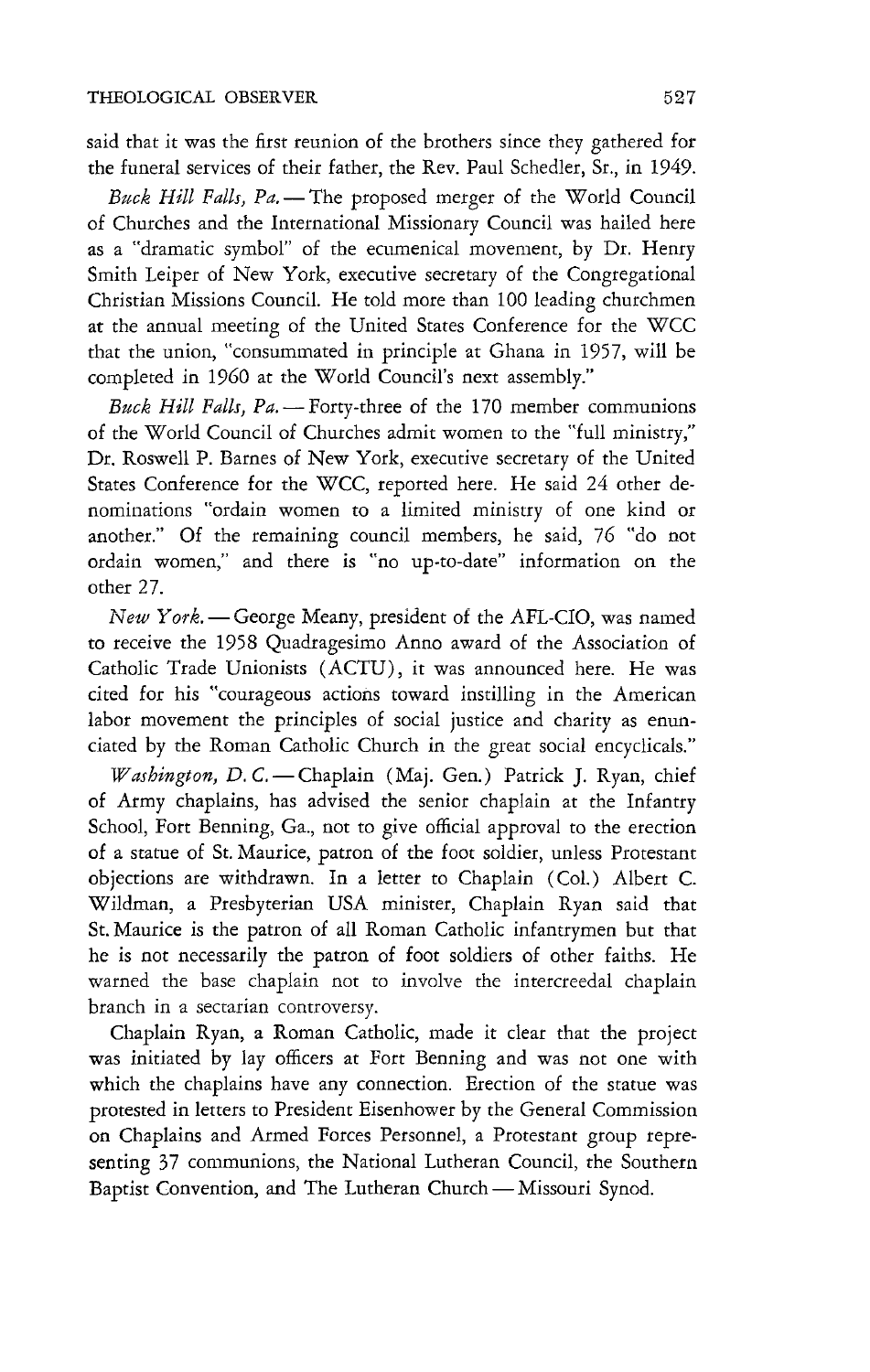*Durham,* N. C. - Some 250 North Carolina Negro ministers attended an all-day conference here designed to add 250,000 Negro voters to the state registration books. The session was sponsored by the National Association for the Advancement of Colored People and the Southern Christian Leadership Conference. The meeting was the first of a series of statewide rallies planned in the South.

Little Rock, Ark. - Testimony was completed in chancery court here in trial of a suit brought by 10 Negro clergymen and attacking the constitutionality of two state laws aimed at preserving segregation.

Karachi, Pakistan. -- Several hundred thousand Christian farmers in Pakistan, who were dispossessed by fleeing Indian Moslems ten years ago, will be given new land by the government.

Pakistan President Iskander Mirza gave the assurance to Dr. R. Norris Wilson, executive director of Church World Service, now visiting the agency's centers in 22 countries. CWS is the relief arm of the National Council of Churches in the U. S.

Santa Barbara, Calif. - Dr. John W. Behnken, President of The Lutheran Church - Missouri Synod, said here the denomination is not "aloof" from the rest of Lutheranism. Consultations toward bridging theological gulfs which have kept Missouri Synod Lutherans separated from most other Lutheran groups will be continued, Dr. Behnken told delegates to a meeting of the church's Southern California District. He said the Synod will be represented at meetings (at Oslo, Norway, in August) of the commission on theology of the Lutheran World Federation.

*New York, N.Y.* - Property valued at more than \$3 million has been turned over to the Andhra Evangelical Lutheran Church at Guntur, India, by the United Lutheran Church in America. Dr. Earl S. Erb, executive secretary of the denomination's Board of Foreign Missions, said the property includes eight hospitals, a college, five high schools and training schools, and 800 elementary schools. In addition, the United Lutherans are deeding 2,000 churches, chapels, and auxiliary buildings of worship to the Indian Church. Official transfer of the property was made at ceremonies in St. Matthew's Church in Guntur.

*Washington, D.C.* - The crime rate in the United States set a new all-time record in 1957, J. Edgar Hoover, director of the Federal Bureau of Investigation, disclosed here. A total of 2,796,400 crimes were known to police in 1957, an increase of 9.1 per cent over the previous record set the year before, Mr. Hoover said in the FBI's annual publication "Uniform Crime Reports."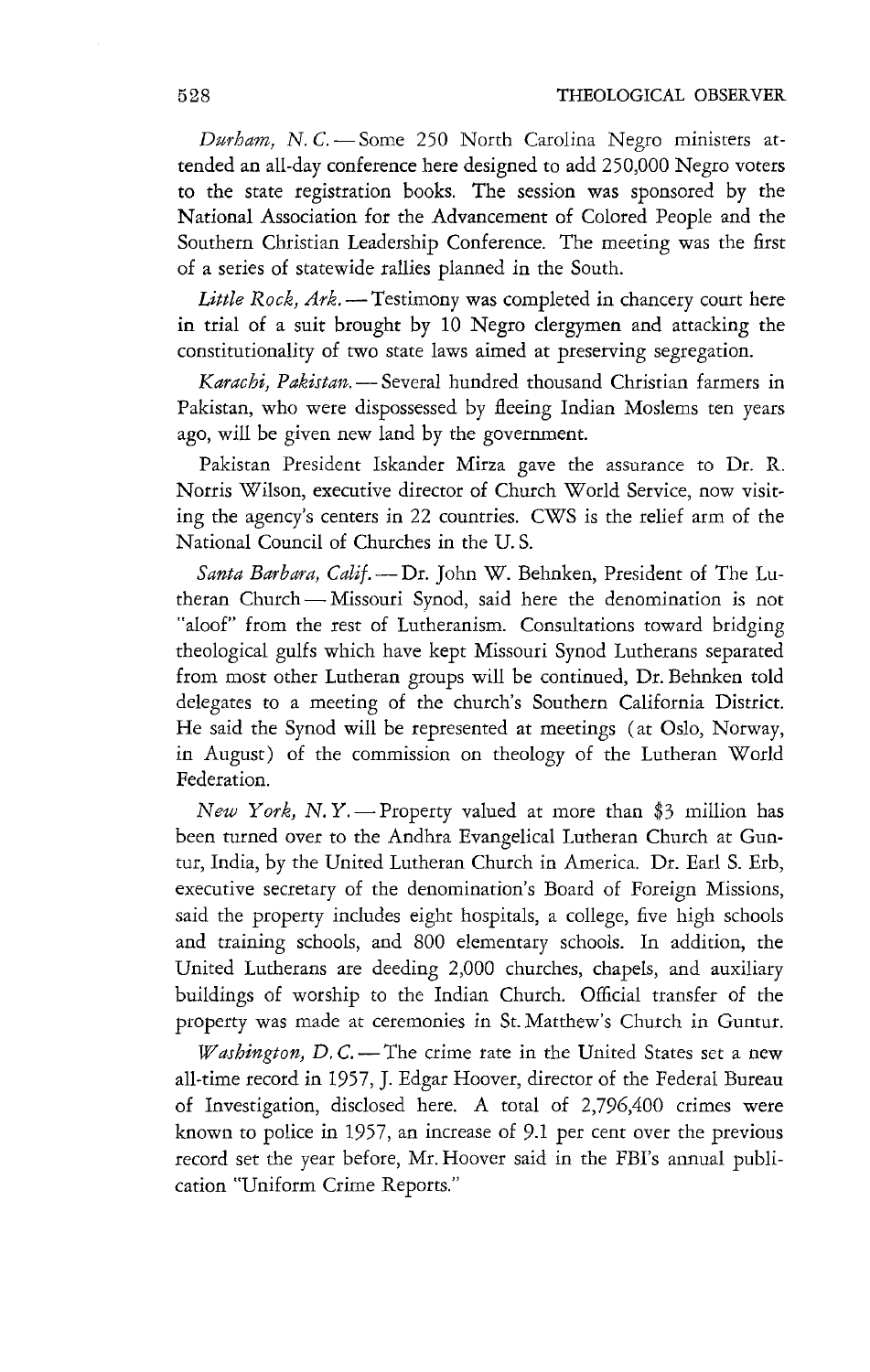London. - The dropping of religious opposition to birth control was recommended by a Church of England committee in a report to be submitted to this summer's Lambeth Conference of Anglican and Episcopal bishops throughout the world. Most of the committee's report, a 220-page book entitled *The Family in Contemporary Society,* was devoted to arguments for and against birth control. It was prepared by a group of 19 theologians and sociologists appointed at the request of Dr. Geoffrey Francis Fisher, archbishop of Canterbury. The committee was headed by Canon Max Warren, general secretary of the Church Missionary Society.

"The more we understand of our procreative powers, the more responsible we are for the way in which we use them," the report said. "If our conscience will not tolerate, when we know how to prevent it, a torrent of infant deaths, no more should we, with the knowledge we have, encourage an ungoverned spate of unwanted births."

*Chicago.* - Separation of church and state in this country is "harmonious and co-operative, for both institutions are founded upon faith in God and belief in man's dignity," Assistant Secretary of State Andrew H. Berding said here. Addressing Protestant editors at the 39th annual meeting of Associated Church Press, Mr. Berding pointed out that "our form of government separates church and state in terms of any control of either by the other."

Berlin. - A special commission of the Evangelical Church in Germany (EKID) has started work on a revised version of Martin Luther's translation of the Old Testament. Headed by Bishop Otto Dibelius of Berlin, chairman of the EKID Council, the commission comprises 15 prominent theologians - 10 clergymen active in practical pastoral work and 5 Old Testament scholars. The latter group will watch that the peculiarities of Luther's translation and his typical language will be preserved as far as possible.

*Capetown,* S. *Africa.* - Dr. Joost de Blank, Anglican archbishop of Capetown, in a letter to local newspapers, urged contributions to the defense fund for 91 Europeans, Africans, blacks and whites, committed for trial in Pretoria on charges of high treason. The trial is scheduled to open at the end of June.

Defendants include the Rev. Douglas Chadwick Thompson, Methodist minister of Springs, Transvaal. All are opponents of South Africa's apartheid (racial segregation) policies. Originally 156 men and women were arrested in December 1956 on the treason charges, but a longprotracted magistrate's hearing resulted in charges against all but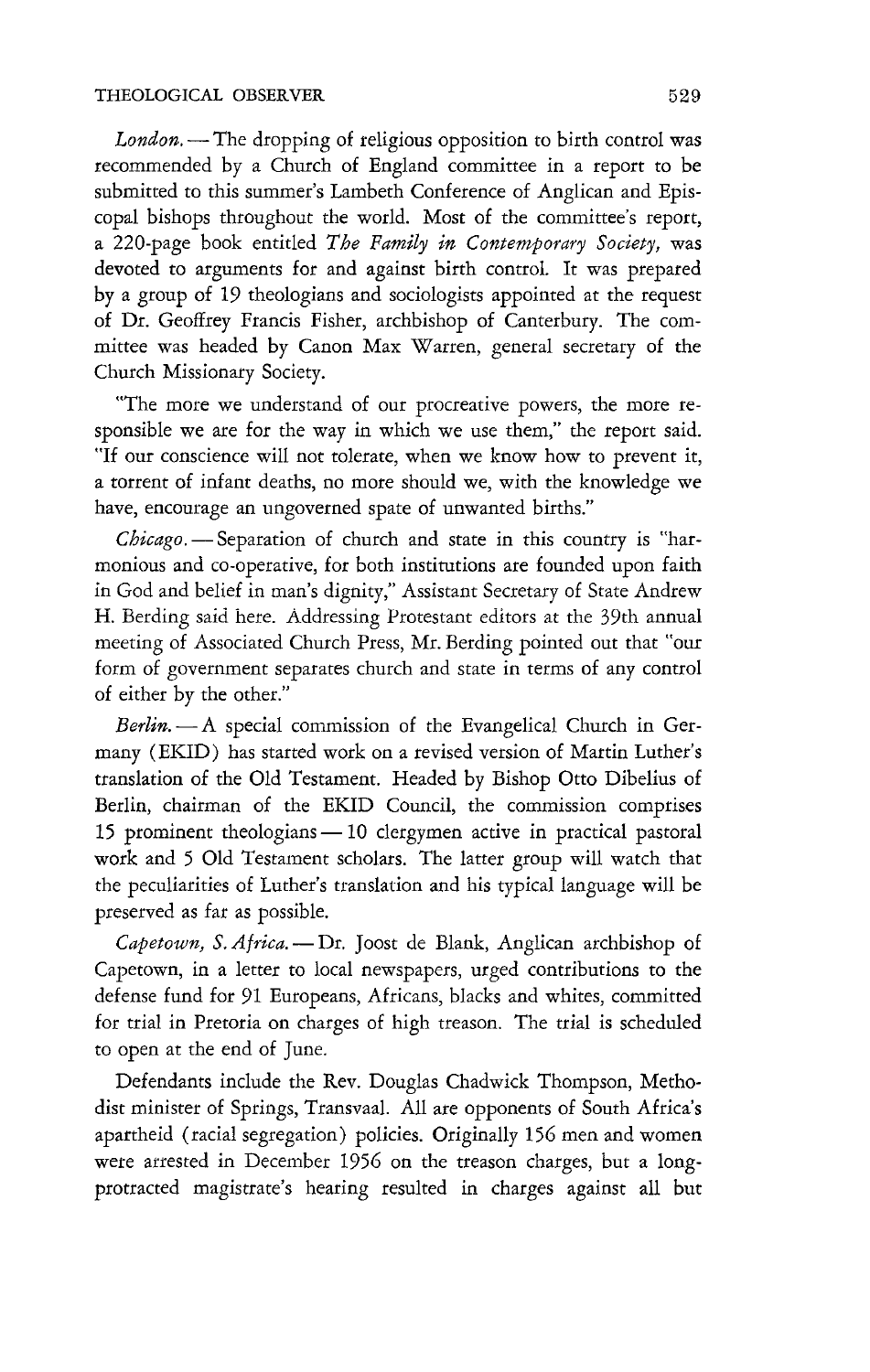91 defendants being dropped. Two of the original defendants were clergymen - the Revs. J. H. Calata and W. S. Gave, both African Anglican missionaries.

*New York, N.Y.* - A Christian Technical Assistance program, designed to speed up relief to the suffering millions of Asia, was proposed here to the executive committee of Church World Service. The program, which would permit interchange of church specialists in agriculture, child care, welfare, and handicrafts, was submitted by Dr. R. Norris Wilson, CWS executive director, in a report on his global tour of church relief and rehabilitation work.

*Washington, D.C.* - Congressional efforts to strengthen enforcement of Federal laws against the mailing of obscenity received a boost here when senators Estes Kefauver (D.-Tenn.) and William Langer (R.- N. Dak.) introduced a bill in the Senate substantially similar to one just approved by the Judiciary Committee in the House.

Philadelphia. - Evangelical and Reformed Church members were urged to give strong support to public schools, in a statement drafted by the denomination's Board of Christian Education at its annual meeting here. The statement also opposed diversion of tax moneys to nonpublic schools and endorsed the released-time program for religious instruction, higher school taxes and teachers' salaries where needed to improve schools, and a "comprehensive or balanced" curriculum instead of overemphasizing science.

Geneva. - There are nearly 71 million Lutherans in the world, and they represent 32 per cent of all Protestants, according to the 1958 directory of the Lutheran World Federation. Seventy per cent of all Lutherans are represented in the federation, the directory said.

A breakdown showed that 49,600,000 Lutherans belong to member churches of the federation and 5,300,000 to nonmember churches. An additional 15,800,000 belong to the United Churches in Germany.

The directory placed the number of Lutherans in Europe at 59,500,000, of whom 42,900,000 are represented in the federation. Of the 8,400,000 Lutherans in America, 5,700,000 are embraced by the federation.

Berlin. - Church leaders warned here that a new East German decree, banning religious instruction in high schools and colleges, may also be used to subject elementary school Catechism classes to Communist control. They pointed out that the decree, which was promulgated by Fritz Lange, the East German education minister, had already banned religious instruction in the higher elementary school grades.